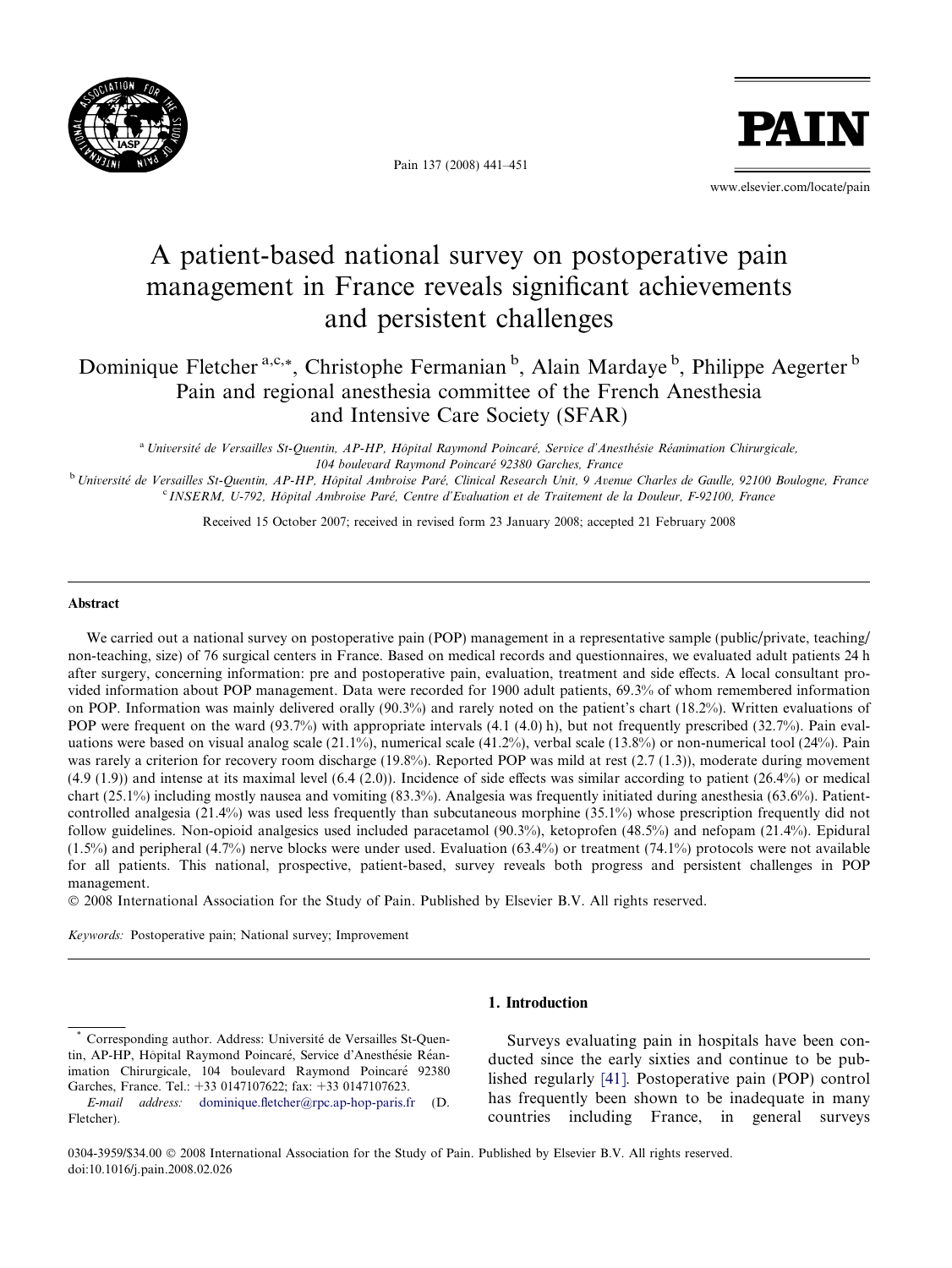[\[1,13,26,28\]](#page--1-0) or studies focusing on patients undergoing surgery in individual teaching hospitals [\[48,62\]](#page--1-0) at national [\[6,15,36,37,44,45,53\]](#page--1-0) or international level [\[8,54\].](#page--1-0) The most frequent detected failings concern the information of the patient, limited pain evaluation, the under use of opioid and regional anesthesia techniques and inadequate organization. However, POP is a major concern for hospitalized patients [\[13\]](#page--1-0) and may interfere with postoperative recovery and increase postoperative morbidity [\[14\].](#page--1-0) Ad hoc evidence-based guidelines for improving pain management have been issued in several countries [\[4,43,50,51,63\]](#page--1-0). Acute pain services have been created either based on anesthesiologist staffs [\[42,56\]](#page--1-0) or dedicated pain nurses [\[55\].](#page--1-0) Interventions designed to improve quality have been described in single hospital [\[7,30,32\]](#page--1-0) or group of hospitals [\[33\]](#page--1-0). Medical students are now trained in pain evaluation and management and many medical meetings provide information about postoperative pain control.

The French Ministry of Health has supported effort to improve pain management by initiating successive plans since 1994 concerning the right to pain relief for patients [\[20\]](#page--1-0), nurses' professional obligations to evaluate pain [\[19\]](#page--1-0), pain control recommendations for health establishments [\[18\]](#page--1-0) and the obligation to provide patients with information [\[40\]](#page--1-0). Acute pain management has also recently been identified as an important element of evaluations of the professional activity of anesthesiologists [\[57\]](#page--1-0) and of health establishments seeking certification [\[52\]](#page--1-0).

A survey of anesthesia practice in France in 1996 has highlighted a 120% increase in number of anesthetic procedures since 1980, with a 14-fold increase in the number of regional anesthetic procedures [\[17\].](#page--1-0) Between 1990 and 1996, significant advances in knowledge and attitudes regarding pain and its management in the French general population occurred, with greater awareness of the importance of acute pain treatment and acceptance of morphine use [\[39\]](#page--1-0).

No large-scale patient-based survey has evaluated changes in POP control in France since 1996 [\[48\]](#page--1-0). National surveys have been performed in other countries, based principally on questionnaires sent to institutions or professionals [\[6,15,34,36,44,45\].](#page--1-0) Strategies for improving responses to postal questionnaires have been proposed [\[29\],](#page--1-0) but the information provided by such declarative studies is not reliable because they globally overestimate the quality of care [\[11\]](#page--1-0). We therefore designed an observational national survey of POP control for inpatient surgery. The aim was to obtain data for adult inpatients, 24 h after surgery, from a representative sample of surgical centers. We used three sources of information: the patient, the patients' chart and interviews with healthcare providers. The French Anesthesia and Intensive Care Society (SFAR) and the Ministry of Health supported this survey, which was designed to evaluate the impact of the previous ministerial pain plan and French Anesthesia and Intensive Care Society POP management guidelines in routine daily practice, with a view to revising these guidelines and assisting policymakers with decisions concerning future recommendations for POP control [\[46\]](#page--1-0).

## 2. Methods

#### 2.1. Sample

We used French Ministry of Health statistics on surgical activity to build a representative sample of surgical centers according to teaching status, source of funding (public/private) and level of surgical activity. Based on these criteria, we defined five strata: teaching hospitals  $(n = 49)$ , large (>2700) surgical cases per year) public hospitals ( $n = 1091$ ), small public hospitals ( $n = 106$ ), large (>3200 surgical cases per year) private centers ( $n = 269$ ) and small private centers ( $n = 268$ ). Centers performing fewer than five surgical procedures per day were excluded. Sample size was calculated to detect severe pain at rest in 50% of patients, based on incidence previously reported in similar survey [\[48\],](#page--1-0) with a 2.5% precision and a  $5\%$   $\alpha$  error. As a compromise between precision, number of visits and local acceptability, we decided to investigate 25 patients at each center. As postoperative pain is managed by a single anesthesia department at each center, precision may be decreased by clustering, but increased by stratification. Taking into account a global clustering effect of  $\rho = 0.15$  (i.e. a design effect of 4.6), we set the sample size at 2000 patients. The order of magnitude of this effect was confirmed after interim analysis 6 months into the survey. We performed a self-weighted two-stage sampling design: (i) the number of selected hospitals in each stratum was proportional to the number of surgical cases in the corresponding stratum, and (ii) each hospital in a particular stratum was chosen with unequal probability, proportional to the number of annual surgical cases in this hospital.

### 2.2. Questionnaires

Experts in postoperative pain control (DF, members of the French Anesthesia and Intensive Care Society Pain and Regional Anesthesia Committee) designed three questionnaires to collect data from the patient (21 items), the patient's chart (80 items) and an interview with the local postoperative pain specialist (50 items). These questionnaires were used to crosscheck data concerning the information of the patient, preand postoperative pain, pain evaluation, treatment, side effects and pain management at the center (see Supplementary data). They were tested and modified in a pilot survey including one center from each stratum.

Preoperative pain evaluation was introduced during the survey and data were available for 750 patients. Pain at rest and pain during movement were evaluated at the time of the auditor's visit, using a numerical scale (NS) (0: no pain, 10: unbearable pain), with severe pain described as an NS pain intensity score  $\geq 7$ , as previously suggested [\[5\].](#page--1-0) The maximal pain intensity reported by the patient was defined as the most intense pain between surgery and auditor's visit. Maximal pain